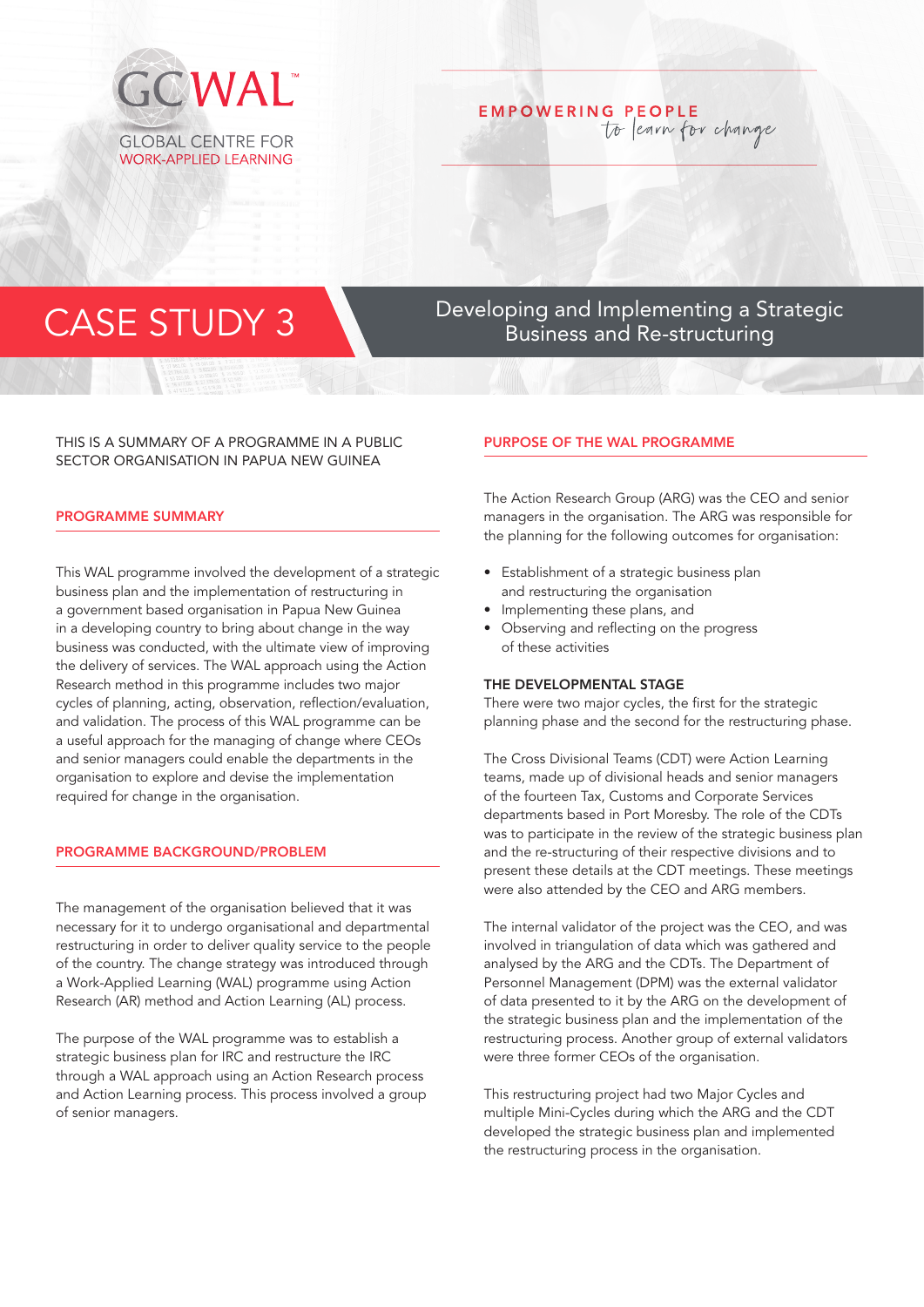

During Major Cycle 1, the management of the IRC was asked to consider and undertake a review of the organisation's structure. At the end of Major Cycle 1, the ARG members and the CDTs presented the strategic business plan to the former CEOs and the current CEO as validators of the plan.

The planning and development phase involved the establishment of the organisations strategic business plan through five Mini-Cycles.

#### Mini-Cycle 1:

The first task of the ARG in the implementation of the restructuring process was to establish its role and the role of the stakeholders.

## Mini-Cycle 2:

The CDT heads and their managers were required to revisit a previous draft strategic business plan, review their own divisional structures and discuss succession planning to prepare for the workshop.

#### Mini-Cycle 3:

Most divisional representatives presented their objectives and strategies. The CDTs analysed the proposals, reflected on the discussion and agreed that all objectives and strategies be sent to the ARG.

## Mini-Cycle 4:

The ARG presented the draft objectives and strategies of all divisions. The CDT members discussed the objectives and strategies. They encouraged all the CDT members to reflect upon the knowledge of strategic planning in the context of their project.

## Mini-Cycle 5:

All final submissions from divisions were received. Each submission was reviewed to ensure that divisional objectives and strategies were correctly presented. A strategic workshop was held away from the office which allowed every member to meaningfully participate and discuss the issues without the distractions of day-to-day matters.

This Major Cycle saw the establishment of the organisation's strategic business plan. The cycles of planning, acting, observation, reflection and evaluation occurred at the level of the CDTs and ARG.

## THE IMPLEMENTATION STAGE

Following the development of the strategic business plan, Major Cycle 2 involved the implementation of the restructuring process over five Mini-Cycles.

## Mini-Cycle 1:

The ARG began work on the restructuring process. Concepts and models of restructuring in organisations were presented by the Facilitator and reflected upon. The ARG noted that over a period of more than twelve months, there would have to be a number of meetings to deal with the restructure of the IRC or at least some areas of it. The ARG members observed and reflected on meetings with the CEO and events which had transpired during the course of the cycle.

## Mini-Cycle 2:

Two years after the development of the strategic business plan, the submission to the DPM was awaiting the CEO's approval. The ARG was tasked with facilitating the restructuring exercise, monthly meetings with divisional heads, and regular meetings with senior management to provide progress updates.

## Mini-Cycle 3:

The first model discussed was to restructure by functions. It was agreed that the ARG would develop a set of questions for staff to consider when undertaking restructuring activities. The ARG then met to develop a set of provoking questions for stimulating discussion among staff when they discussed proposals for a new structure of the organisation.

## Mini-Cycle 4:

The ARG was expected to develop a model that encompassed all the agreements and differences that resulted from the discussions of the third restructure meeting. The members agreed to take the two models to a meeting with the current CEO and the two former CEOs.

## Mini-Cycle 5:

No progress appeared to have been made for almost six months. Another restructure meeting was planned and attended by all CDT members. The meeting reflected on the discussions.

This was the final Mini-Cycle of the programme and saw the CEO and members of the ARG and CDT decide on the organisational structure that would be used to carry out its core functions.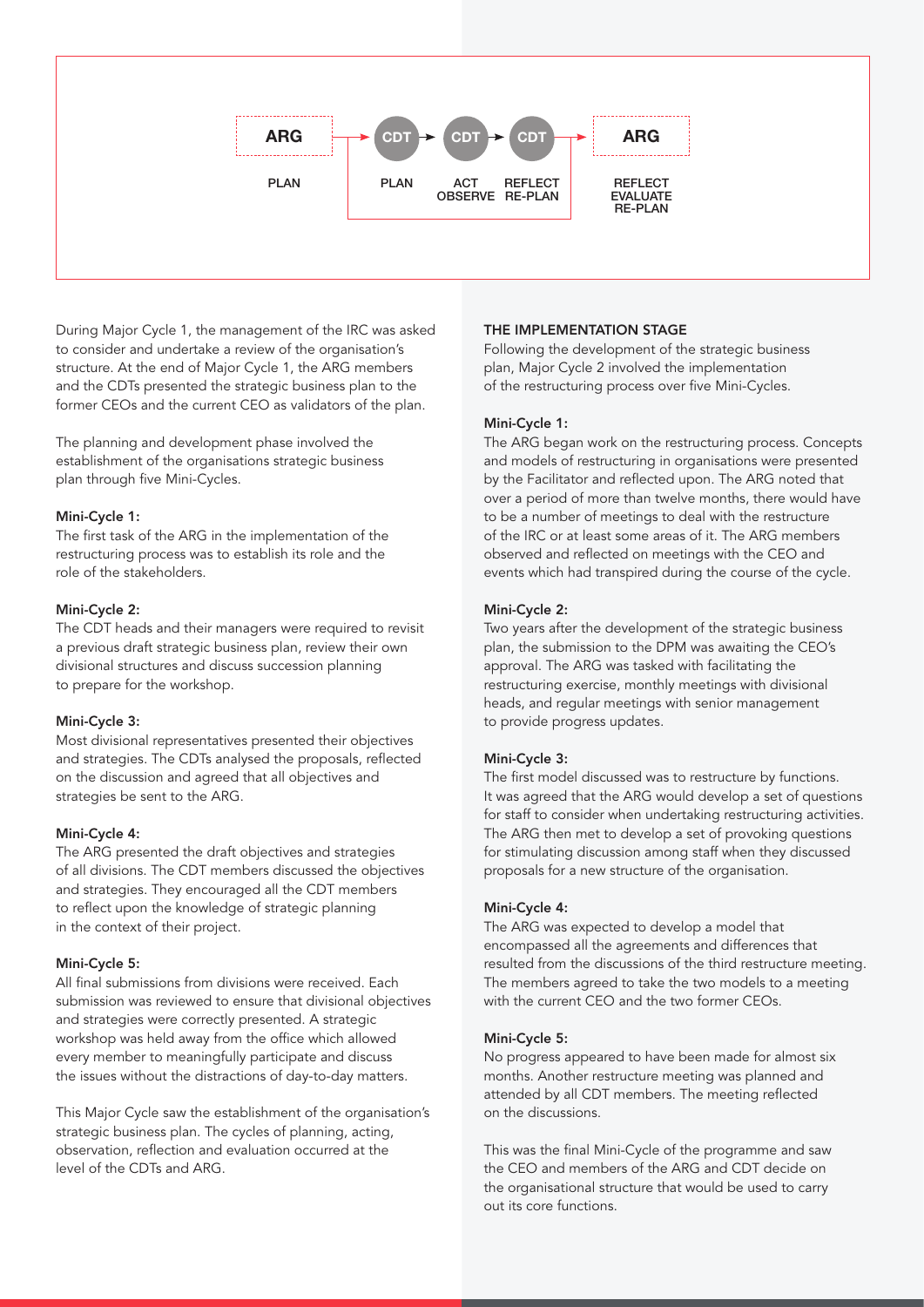The purpose of the WAL programme was to:

- 1. Develop and establish a strategic business plan for the organisation
- 2. Implement the plan and the restructuring of the organisation, including succession planning, and
- 3. Undertake the above activities using an ARAL approach.

This WAL programme proved that change can be introduced with the full participation of staff at all levels of the organisation.

## PROJECT OUTCOMES

The WAL programme at the organisation achieved the following project outcomes:

- It dealt with problems and developed a business plan and a structure;
- It has helped to develop a greater understanding and appreciation of the ethics involved in work practices
- It has broken down some of the hierarchical barriers that separate executive management and other staff

Other organisational outcomes are:

- The development of the strategic business plan;
- A structure designed along functional lines
- A Board reporting to the CEO
- The expected support from the merging of two independent divisions whilst according autonomy to the two organisations.

## PROCESS OUTCOMES

- It has proven itself as one organisation in which staff came to develop a better understanding of their roles and thus improve work practices
- It has helped to examine the 'habits' that have developed — what staff are 'really' doing in the work situation or in management practices.
- Helped to develop a greater understanding and appreciation of the ethics involved in organisational work practices;

#### LEARNING OUTCOMES

There were positive outcomes for the organisation and the staff members who participated in the restructuring process using the ARAL method. The benefits for members of the ARG and the CDT related to working in teams, learning from each other, broadening their perspective beyond their own functional realms and building their confidence in decision making and leadership roles.

This was attributed to the continuous evaluation of outcomes in each cycle where problems were encountered and plans were made to take corrective action to deal with them.This WAL programme has proven that change can be introduced in Service organisations using the ARAL method for problem solving and knowledge development.

The learning outcomes included the modification of norms to allow senior managers in the CDTs to participate in the discussions and decision making process, even though adherence to the culture required listening to elders as a sign of respect and acceptance of their decisions.

ARG and CDT members learnt to work in groups, learning to resolve problems in teams and developing plans, and problem-solving and decision making techniques.

There are lessons to be learnt in this WAL programme using ARAL in the context of individual learning, group learning and organisational learning which have impacted on organisational change.

- It has helped to build stronger collegial relationships within the organisation
- It has provided alternative ways of viewing and approaching work problems with new ways of seeing work practices and
- It has led to better learning.
- Helped staff learn about Action Research and Action Learning and developed competence and confidence with change management.